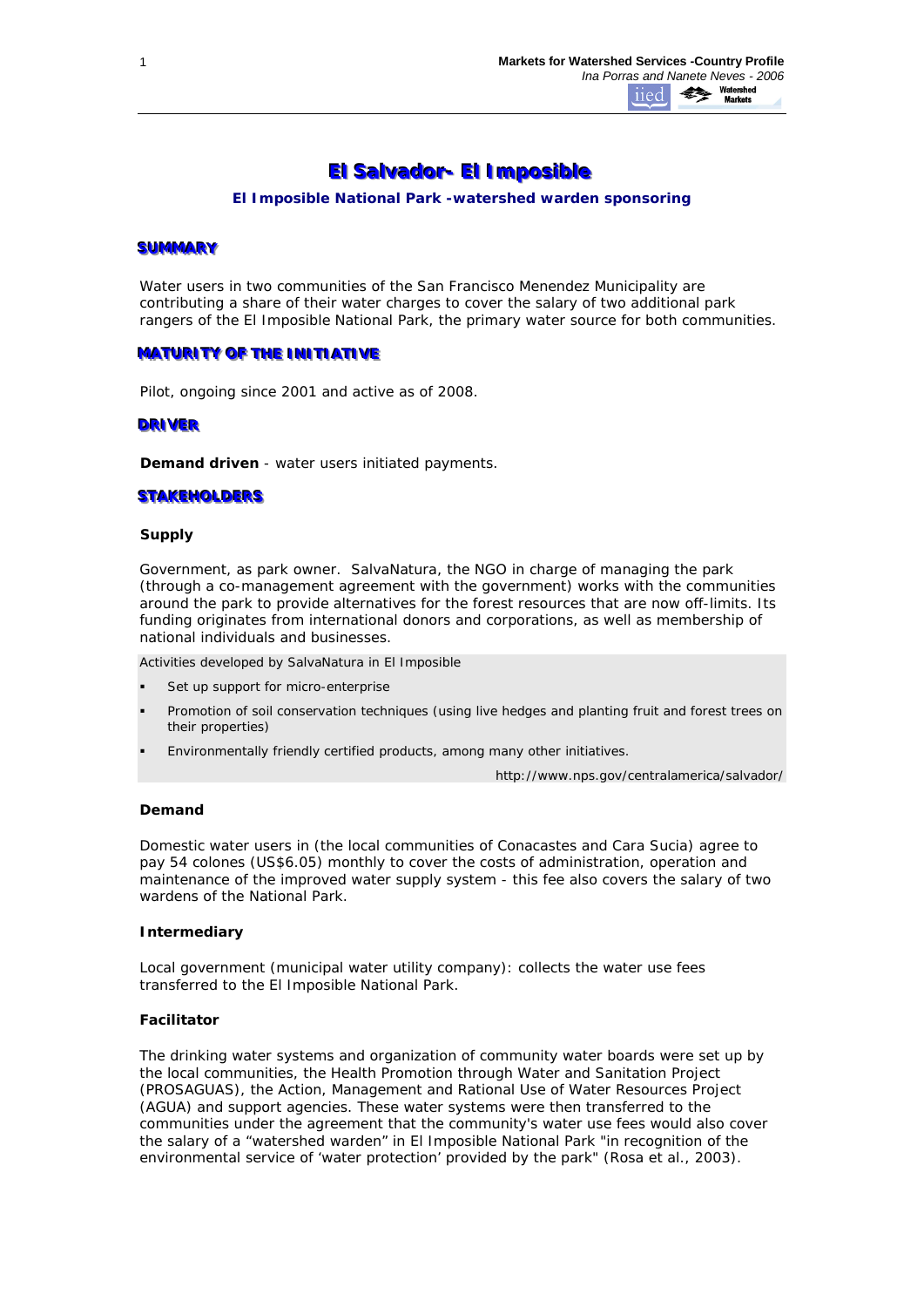# **MARKET DESIGN**

## **Service**

Water flow and quality.

## **Commodity**

*Conservation and protection of existing ecosystems* through the support of the park's conservation measures, by sponsoring additional monitoring and enforcement.

## **Payment mechanism**

User fees & pooled transaction - payments made to cover the operation, maintenance and administration of the water supply system, including the salary of two park guards to act as watershed wardens.

## **Terms of payment**

Water users make cash payments: 54 colones (US\$6.05) monthly per user, a part of which is invested in the park's surveillance system, in order to support its effective protection (the park has one warden for each 150 hectares).

#### **Funds involved**

Each water user pays approximately US\$6 per month, providing US\$612,000 per year in funding. Water users (8,500) agree to pay 54 colones (US\$6.05) monthly (US\$6 x 12months x 8,500 users = US\$612,000), a share of which is to cover the salaries of the park wardens - unclear what share this constitutes. An estimation may be drawn from a parallel scheme, run by Salvanatura, through which the public can sponsor a park ranger (or one hectare of the park) for a year, at a cost of US\$3,000 per year (http://www.salvanatura.org/Guarda.html).

# **ANALYSIS OF COSTS AND BENEFITS**

#### **Economic**

No information available.

#### **Environmental**

*Expected:* increased protection of water resources, through the additional work by the two extra park rangers. However, it is difficult to determine whether this is a significant benefit in terms of water supply received by these two communities.

#### **Social**

*Equity:* "From the perspective of equity, the case is controversial because poor rural communities are paying for environmental services generated in a national park" (Rosa et al., 2003).

# LEGISLATION ISSUES

Payments support government national park system; there is a Forest Use Decree that prohibits cutting any vegetation, hunting any species and establishing or developing physical infrastructure.

# **MONITORING**

The PES contribution aims particularly at strengthening the park's surveillance capacity.